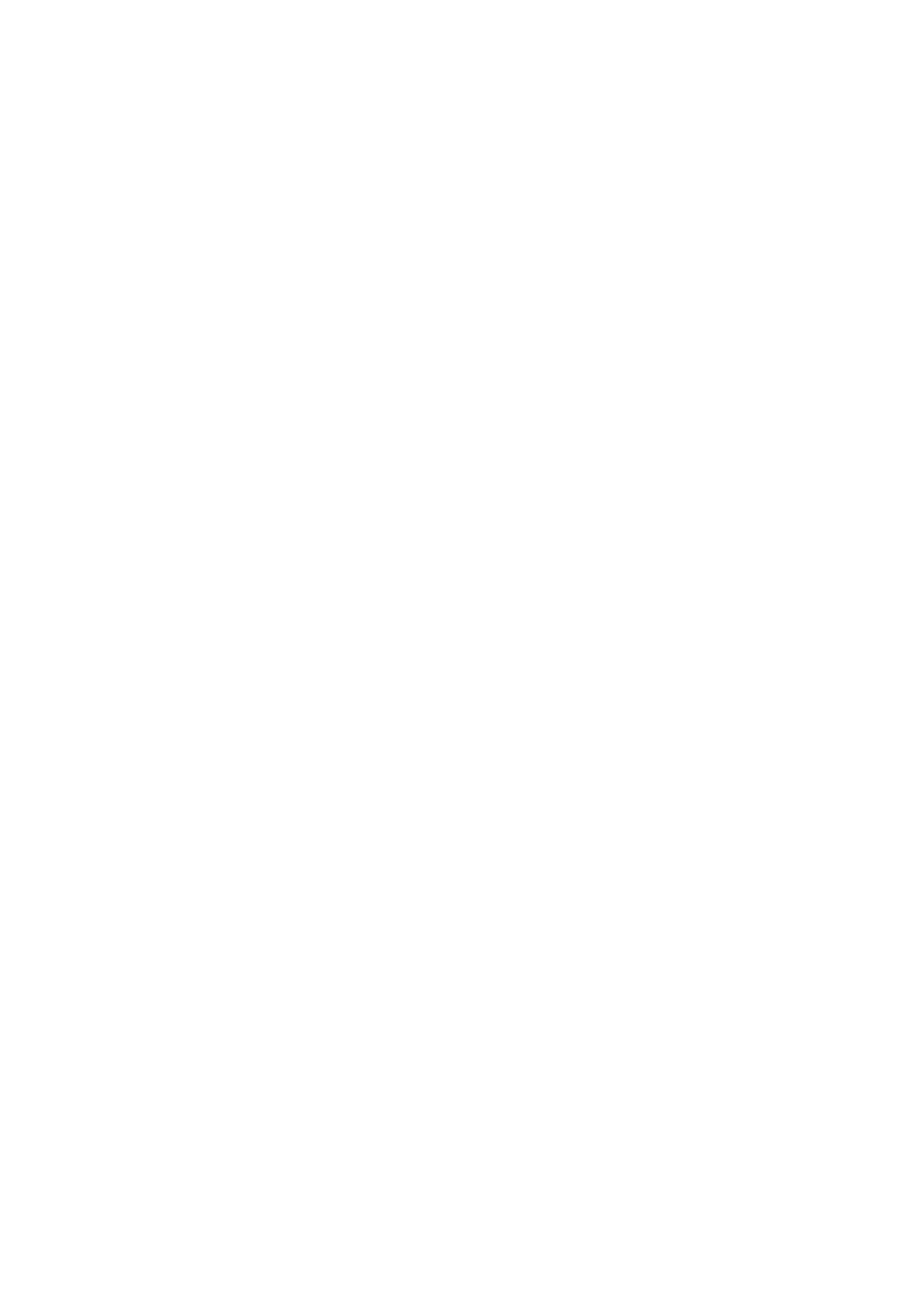## *For each \$1 invested in the efforts to eliminate avoidable blindness and visual impairment, a return of \$3.16 could be potentially realised in Yunnan Province*

*The burden of avoidable blindness and visual impairment affects 223 million individuals directly (Stevens et al, 20131). Eliminating avoidable blindness and visual impairment stands to generate substantial benefits to individuals, their carers and to economies more broadly.*

# *Key Statistics<sup>2</sup> - Yunnan Province, China*

### *Benefit Cost Ratio (BCR) of 3.16*

*Population Yunnan 2010: 45.6 million*

*GNI per capita Yunnan (USD 2010) <sup>3</sup>: \$2,780*

*Income level: Lower middle income* *World Bank Region: East Asia & Pacific (developing)*

*Prevalence of blind & visually impaired Yunnan: 1.3 million*



#### *Main causes of blindness & visual impairment - (Wu et al 2007) 4:*

#### *Benefit Vs. Cost*



<sup>1</sup> These revised data are lower than the previous calculations and are based on the WHO 2010 estimates of declining trends in visual impairment and blindness. A large portion of the difference stems from the newer reduced estimate of visual impairment in China. New data were attained from Stevens, 2013, Global Prevalence of Visual Impairment and Blindness.

<sup>2</sup> China country statistics sourced from the World Bank.

<sup>3</sup> http://www.cn.undp.org/content/dam/china/docs/Publications/UNDP-CH-HD-Publication-NHDR\_2013\_EN\_final.pdf.

<sup>4</sup> For each country the level of detail on prevalence varies. As a result some countries may not have prevalence for cataract, glaucoma and other. Regardless of any missing prevalence rates, all forms of blindness outlined are included in the analysis (excluding Macular Degeneration which is not considered as 'avoidable'). Note that all assumptions used specific to Yunnan are outlined in Table 2.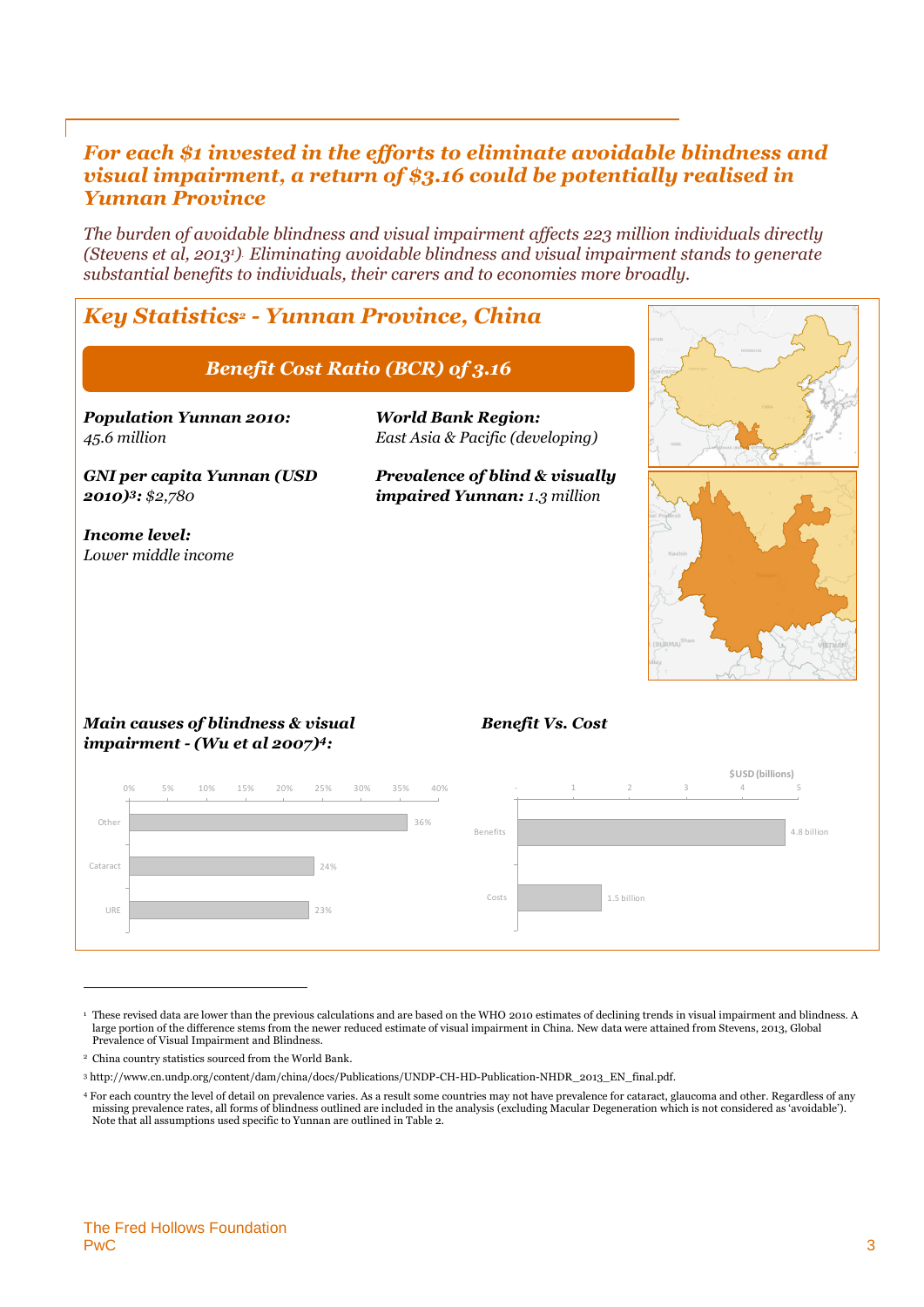# *Introduction*

A series of four reports from PwC which were commissioned by The Fred Hollows Foundation and other key Non Government Organisations (NGOs) across the eye care sector analysed the costs and benefits of VISION 2020: The Right to Sight - the global initiative for the elimination of avoidable blindness and visual impairment, a joint program of the World Health Organisation and the International Agency for the Prevention of Blindness. The analysis culminates in the final report, *[Investing in Vision](http://www.hollows.org.au/our-work/the-price-of-sight)* which presents the estimated cost benefit analysis associated with the elimination of avoidable blindness and visual impairment. At a global level, the benefits are shown to outweigh the costs by a factor of 2.1. Disaggregated by developing and developed countries, the global analysis shows that for developing countries, total benefits outweigh the costs by a factor of 4.0. 5

Having established the value of investing in vision and eliminating avoidable blindness and visual impairment on a global and regional level, the next question is – what does this look like on a country or regional level? This information is especially valuable for those operating on the ground to advocate to national/state governments that investing in vision is worthwhile. The approach to generate country/regional level estimates has been to request data from local experts and ministries of health. Our estimates have been reviewed by a reference group including subject matter experts and NGOs that operate in the country.

This analysis is based on prevalence, eye health workforce data and unit cost of treatment data for the Yunnan Province in China. Where data was not available for the Yunnan Province specifically, national data and assumptions have been used. This analysis takes place two years after the initial estimates of the cost to eliminate avoidable blindness and visual impairment were completed. Results are therefore reported for the period 2013- 2020 and take into account the new prevalence data for the Yunnan Province and the declining trend in avoidable blindness and visual impairment prevalence globally.

# *In the Yunnan Province, China, the benefits of eliminating avoidable blindness and visual impairment far exceed the investment required*

Yunnan is the most south-western province in China and one of the country's least-developed. A recent United Nations study found that Yunnan Province had the third-lowest Human Development Index (HDI) score of all Chinese provinces<sup>6</sup>. Studies have also shown that pockets of very high rates of poverty exist in the province<sup>7</sup>.

A Rapid Assessment of Avoidable Blindness (RAAB) survey conducted in Yunnan province identified that 85.9% of blindness in Lancang County and 70% in Jianchuan County is avoidable with the prevalence of blindness in females being twice that of males.<sup>8</sup>

The benefits to eliminating avoidable blindness and visual impairment are significant in the Yunnan Province, China, overriding costs by a factor of over **3.2** times. That is, for each dollar invested in the efforts to eliminate avoidable blindness, a return of over **\$3.16** is experienced. A summary of the benefits and costs is provided in Table 1 below.

<sup>&</sup>lt;sup>5</sup> Further information on the approach to the analysis is available online in the report series at [<http://www.hollows.org.au/our-work/the-price-of-sight>](http://www.hollows.org.au/our-work/the-price-of-sight).

<sup>6</sup> China National Human Development Report 2013, p105 - China National Human Development Report 201[3.http://www.cn.undp.org/content/dam/china/docs/Publications/UNDP-CH-HD-Publication-NHDR\\_2013\\_EN\\_final.pdf.](http://www.cn.undp.org/content/dam/china/docs/Publications/UNDP-CH-HD-Publication-NHDR_2013_EN_final.pdf)

<sup>7</sup> Ahmad, Y. and C. Goh (2007), Poverty maps of Yunnan province: Uses and lessons for scaling-up in China', in T. Bedi, A.Coudouel, and K. Simler (eds.), More than a pretty picture: Using poverty maps to design better policies and interventions. Washington, D.C.: World Bank.

<sup>8</sup> Wu, Yup, Kuper, *Rapid Assessment of avoidable blindness in Kunming, China (Opthalmology, June 2008).*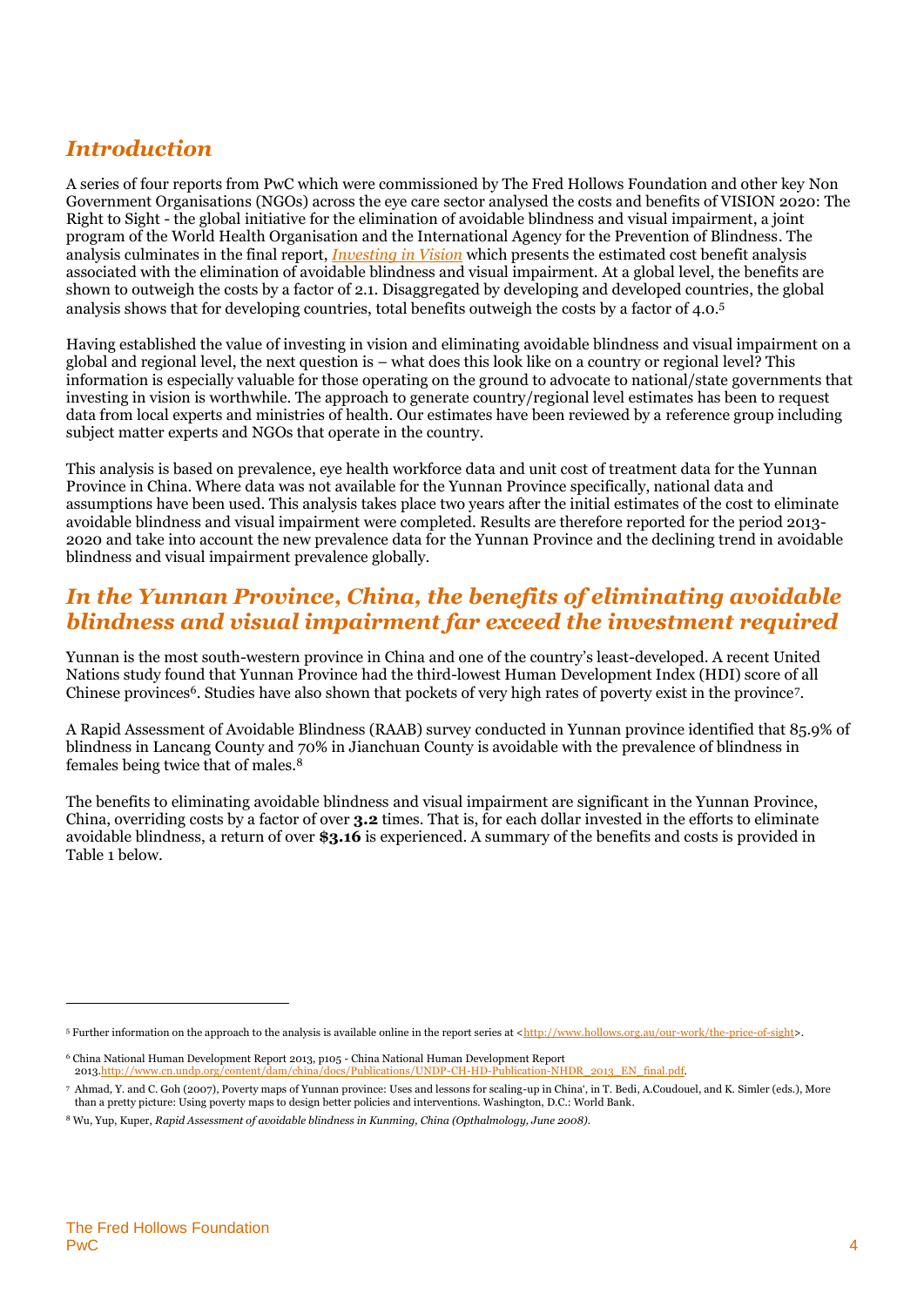**Table 1 <sup>9</sup>: Benefits and costs to eliminate avoidable blindness and visual impairment in the Yunnan Province, China 2013-2020 (USD 2013)**

| <b>Benefits</b> (\$)              |  | $\text{Costs}(\text{\$})$                                         |               |  |  |
|-----------------------------------|--|-------------------------------------------------------------------|---------------|--|--|
| Economic benefits                 |  | \$4.5 billion Primary and secondary health system                 | \$1.4 billion |  |  |
| Direct health benefit             |  | \$0.3 billion Backlog of current prevalence and incidence to 2020 | \$0.2 billion |  |  |
| <b>TOTAL quantified benefits</b>  |  | \$4.7 billion TOTAL cost                                          | \$1.5 billion |  |  |
| <b>Benefit Cost Ratio of 3.16</b> |  |                                                                   |               |  |  |

## *Costs to eliminate avoidable blindness and visual impairment*

In the Yunnan Province, China, the cost to eliminate avoidable blindness and visual impairment between 2013 and 2020 totals **\$1.5 billion**<sup>10</sup>. This amount represents the additional investment required beyond recurrent expenditure in eye health care to develop sustainable primary and secondary eye health care systems, as well as the investment required to treat the backlog of people currently experiencing blindness and visual impairment.

- The cost of treating and eliminating the backlog which includes prevalence and incidence by 2020 is **\$19.8 million** over eight years. This equates to **\$0.39 per capita**. **11**
- The investment required to build an ideal eye health primary system<sup>12</sup> to sustain the elimination of avoidable blindness and visual impairment is **\$516.2 million** over eight years. This equates to **\$10.19 per capita.**
- The investment required to build an ideal eye health secondary system<sup>13</sup> to sustain the elimination of avoidable blindness and visual impairment is **\$968.5 million** over eight years. This equates to **\$19.12 per capita.**

These costs are depicted in Figure 1 below.

#### **Figure 1: Total costs of eliminating avoidable blindness and visual impairment in the Yunnan Province, China over eight years (USD 2013)**



<sup>9</sup>Values reported may not sum accurately due to rounding.

<sup>10</sup> All dollar figures are reported in USD 2013.

<sup>11</sup> Per capital has been calculated by dividing the relevant cost or benefit by the population in 2010.

 $12$  Primary health care is care that is provided in the community – for example general practice. It incorporates treatment given by the first contact provider along with promotional, preventive and rehabilitative services provided by multi-disciplinary teams of health care professionals working collaboratively (Definition drawn from WHO).

<sup>13</sup> Secondary care is an intermediate level of health care that includes diagnosis and treatment, often performed in a hospital. Patients who cannot be fully treated at the primary level are referred to secondary services, for example consultations with specialists.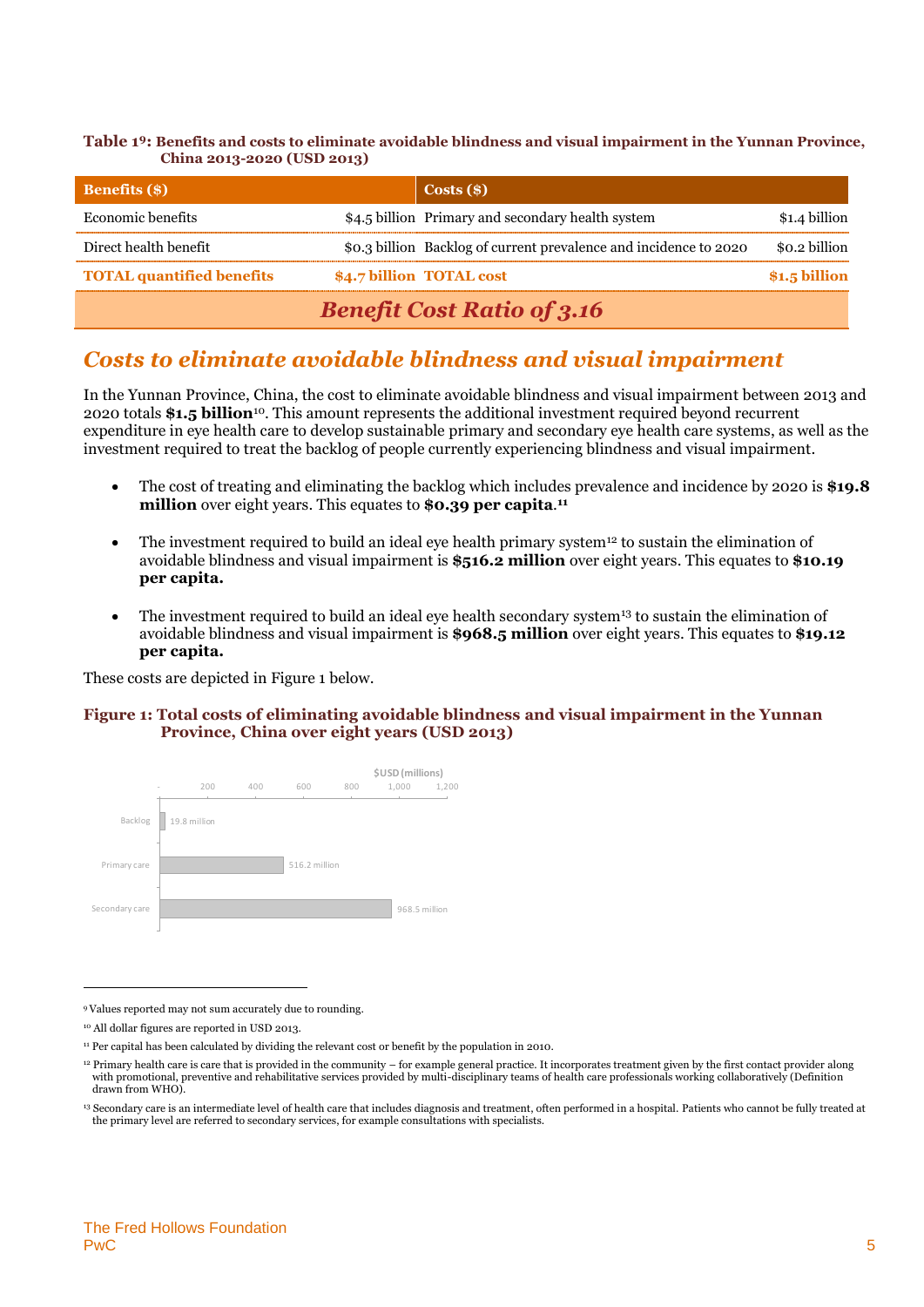The secondary health care costs comprise the majority of total expenditure in each year. This cost is driven by higher expenses to provide this care, including training and workforce costs.

# *Benefits to eliminate avoidable blindness and visual impairment<sup>14</sup>*

In total, the quantifiable benefits that arise from the elimination of avoidable blindness and visual impairment in the Yunnan Province, China accrue to **\$4.7 billion** over eight years. Benefits quantified include:

- A productivity benefit of **\$4.0 billion** experienced when treated blind and visually impaired persons return to work, an economic benefit. This equates to **\$79.90 per capita**.
- A productivity benefit of **\$451.9 million** experienced by carers of treated blind and visually impaired persons who have increased opportunity to participate in the workforce, education or increased leisure time, an economic benefit. This equates to **\$8.90 per capita**.
- The averted deadweight loss of **\$4.4 million** associated with the elimination of avoidable blindness and visual impairment, an economic benefit.

**The averted costs of** \$257.8 million **associated with falls of those with blindness and visual impairment, a health benefit. This equates to** \$5.09 per capita**.**A summary of these benefits is provided in [Figure 2](#page-5-0) below.

#### <span id="page-5-0"></span>**Figure 2: Total benefits from eliminating avoidable blindness and visual impairment in the Yunnan Province, China over eight years (USD 2013)**



## *Productivity benefit to blind and visually impaired persons*

For those of working age that are blind or visually impaired, addressing their blindness or visual impairment will generate a productivity benefit of **\$4.0 billion** over eight years.

This benefit has been calculated based on the national assumptions that in China, 42.3% of blind and visually impaired people are of working age and of these, the employment rate in the Chinese blind and visually impaired population is 32%. This assumes that in the absence of blindness and visual impairment, those treated would be employed at the same rate as the national average (Taylor et al 2006, Roberts et al 2010).

<sup>14</sup>Values reported may not sum accurately due to rounding.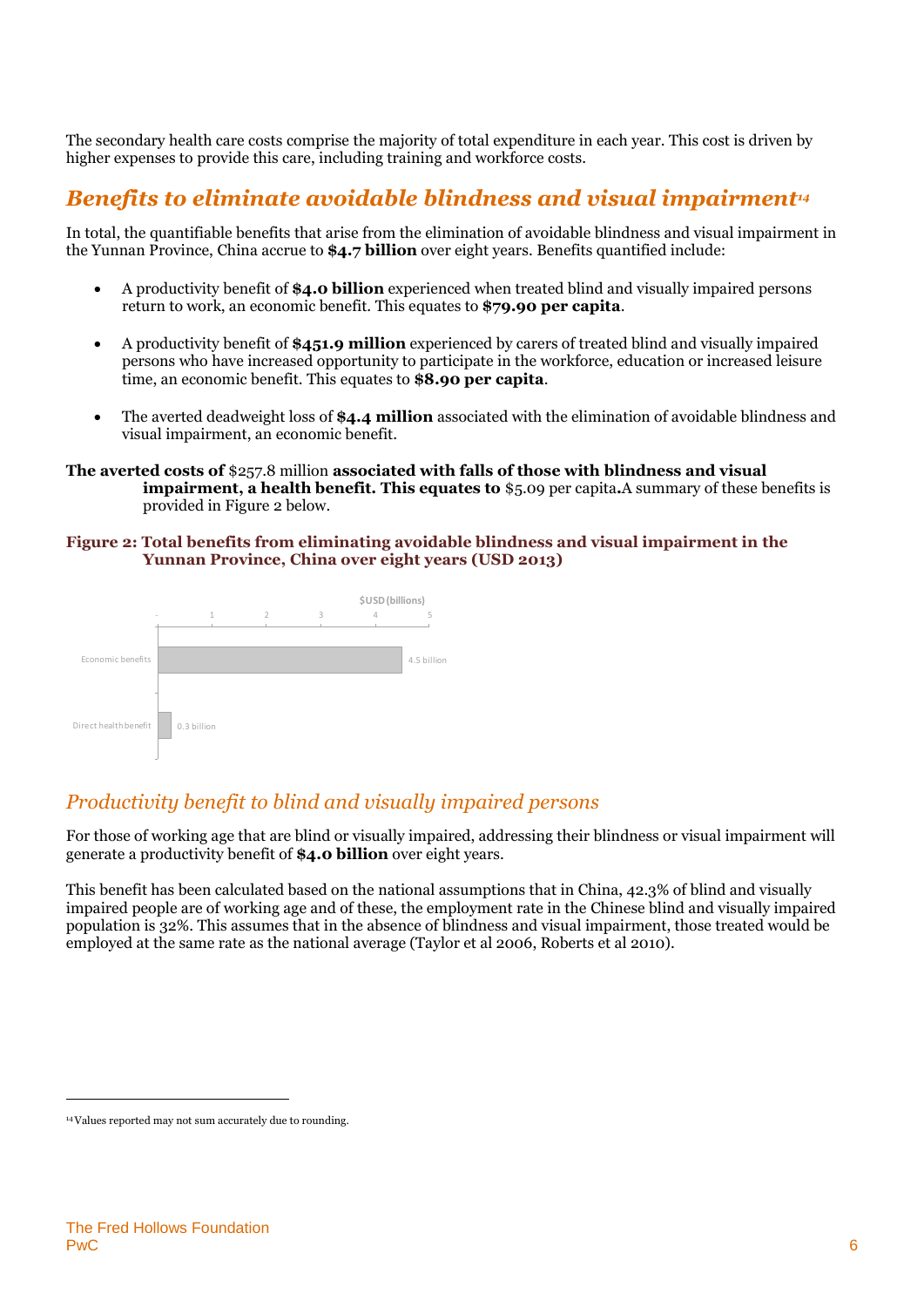## *Productivity benefits to carers*

In China, it is assumed that there are 0.67 carers for every blind person, with carers assumed to experience lower productivity. If avoidable blindness or visual impairment is eliminated, it is expected that carers will be able to increase their productivity through employment, education or alternatively through additional leisure time. Therefore, it is assumed that all carers are at a productive loss, regardless of their age to a value of 10% of a person's total average yearly productivity<sup>15</sup>. This equates to a productivity benefit in the Yunnan Province of China of **\$451.9 million** over 8 years.

### *Deadweight loss cost averted*

The deadweight loss cost in a country refers to the additional expenditure focused around those with avoidable blindness or visual impairment. The approach to estimate the value of averted deadweight loss uses direct health expenditure per person, assumed to equal falls related costs, the proportion of health costs funded by the government and the Marginal Cost of Public Funds (MCPF) for which the assumption of a ratio of 1.20 is used. This means that for every extra dollar of tax revenue raised, a cost of \$0.20 incurred due to avoidable blindness and visual impairment.

Over the period from 2013 to 2020, the estimated averted deadweight loss from eliminating avoidable blindness and visual impairment in the Yunnan Province of China is **\$4.4 million** over eight years.

## *The direct health system costs averted for falls*

The main co morbidity associated with avoidable blindness and visual impairment is the increased likelihood of a fall which places additional costs on the health system. Other co morbidities may include depression, however there is limited evidence with which to quantify its impact. The direct health benefit from eliminating avoidable blindness and visual impairment is calculated as the cost averted of additional health system expenditures related to falls. The assumption used to calculate the averted falls benefit has been made at a national level and is based on an average cost of falls across a number of developed countries in the literature (Cruess et al 2008). This cost was assumed to be an overestimate for China and therefore it has been adjusted down for the analysis using a weighted GPD/capita approach. The benefit due to averted falls in the Yunnan Province is estimated to be **\$257.8 million** from 2013-2020.

<sup>15</sup> The 10 per cent assumption for productivity loss is in line with the approach taken for the global estimates completed for this analysis.